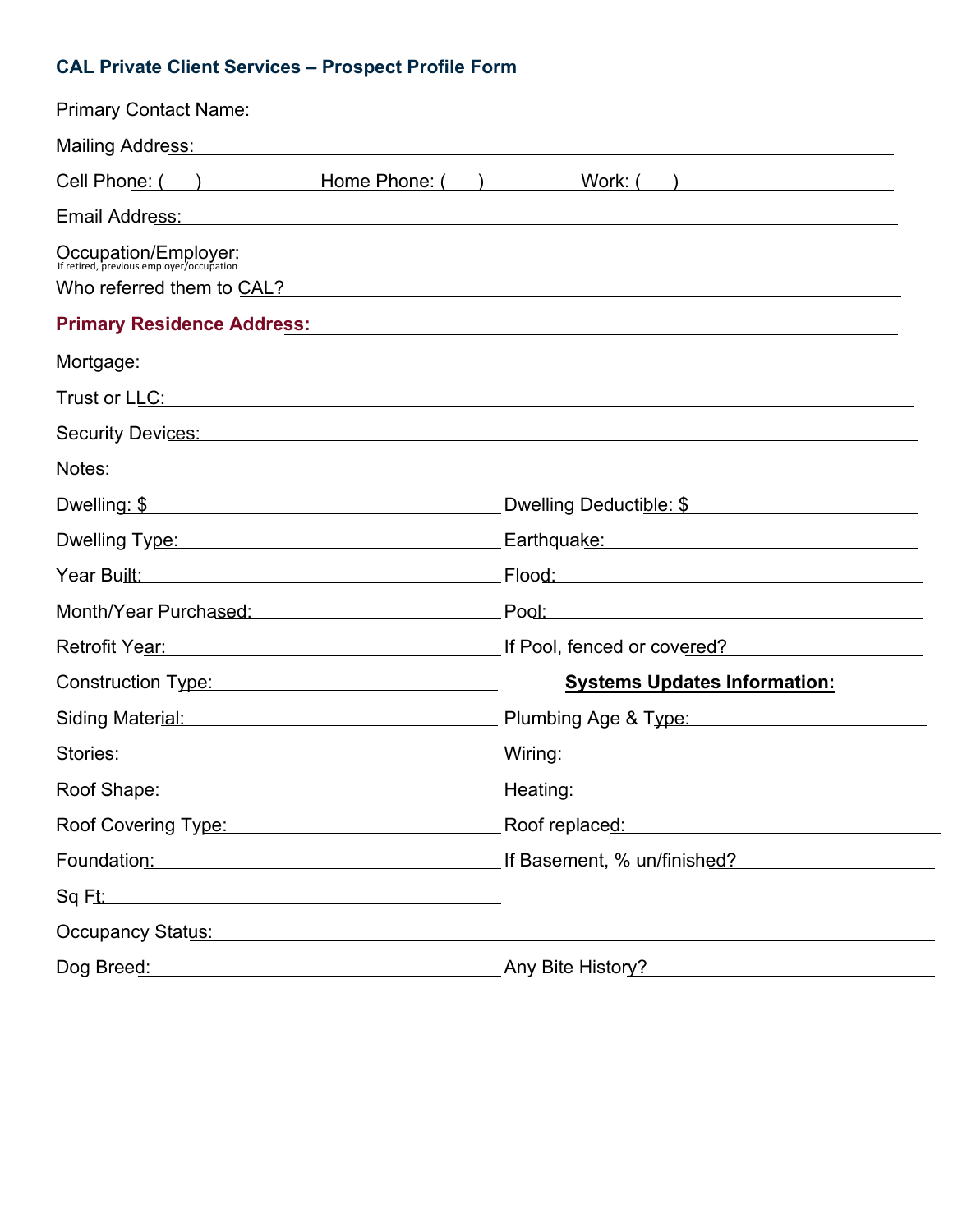# **Secondary Residence Address:**

| Notes: 2008 - 2008 - 2010 - 2010 - 2010 - 2010 - 2010 - 2010 - 2010 - 2010 - 2010 - 2010 - 2010 - 2010 - 2010 |                                                                                                                                                                                                                                      |
|---------------------------------------------------------------------------------------------------------------|--------------------------------------------------------------------------------------------------------------------------------------------------------------------------------------------------------------------------------------|
|                                                                                                               |                                                                                                                                                                                                                                      |
|                                                                                                               | Dwelling Type: <u>New York: Earthquake:</u> Earthquake: New York: New York: New York: New York: New York: New York: New York: New York: New York: New York: New York: New York: New York: New York: New York: New York: New York: N  |
| Year Built:                                                                                                   |                                                                                                                                                                                                                                      |
|                                                                                                               | Month/Year Purchased: Notified the Rool: North Pool: North American Contract of the Contract of the Contract of Technical Contract of Technical Contract of Technical Contract of Technical Contract of Technical Contract of        |
|                                                                                                               |                                                                                                                                                                                                                                      |
| Construction Type: 2004                                                                                       | <b>Systems Update Information:</b>                                                                                                                                                                                                   |
|                                                                                                               | Siding Material: <u>Contract Community of Plumbing Age &amp; Type:</u> Community of the Siding Material:                                                                                                                             |
|                                                                                                               | Stories: <u>Stories:</u> Stories: Stories: Stories: Stories: Stories: Stories: Stories: Stories: Stories: Stories: Stories: Stories: Stories: Stories: Stories: Stories: Stories: Stories: Stories: Stories: Stories: Stories: Stor  |
|                                                                                                               | Roof Shape: <u>New York: New York: New York: New York: New York: New York: New York: New York: New York: New York: New York: New York: New York: New York: New York: New York: New York: New York: New York: New York: New York:</u> |
|                                                                                                               | Roof Covering Type: <u>New York: Roof Replaced:</u> Noof Covering Type:                                                                                                                                                              |
|                                                                                                               | Foundation: The University of Basement, % un/finished?                                                                                                                                                                               |
|                                                                                                               |                                                                                                                                                                                                                                      |
| Occupancy Status:<br>Secondary Home or Rented to Others? If rental, short or long term?                       |                                                                                                                                                                                                                                      |
|                                                                                                               | If Rented to Others, please indicate number of weeks rented & estimated annual rental income.                                                                                                                                        |
| Dog Breed:<br>Any bite History?                                                                               |                                                                                                                                                                                                                                      |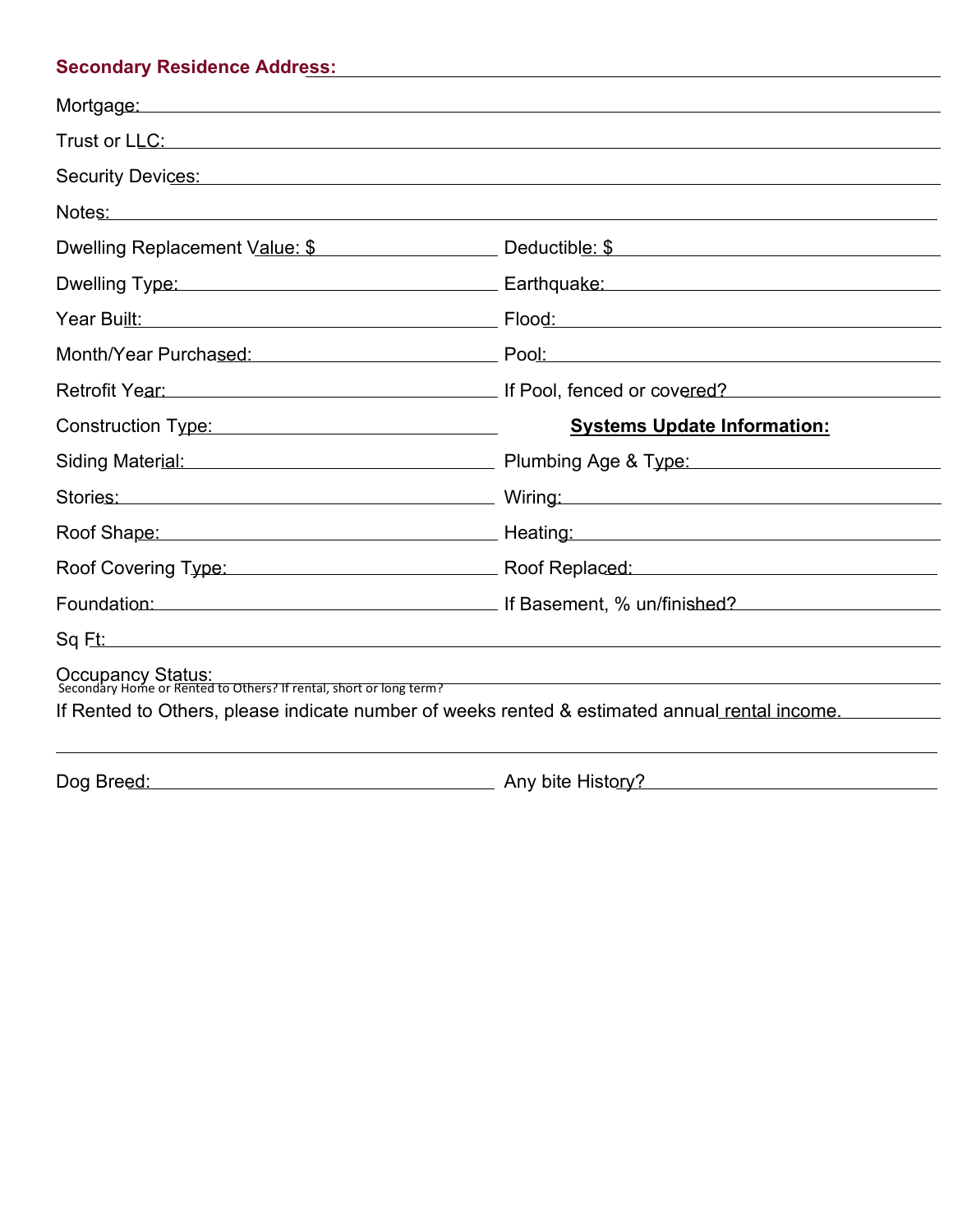#### **Driver Info**

| Name | Date of Birth | <b>Driver's License Number/State</b> | Vehicle<br>Assignment |
|------|---------------|--------------------------------------|-----------------------|
|      |               |                                      |                       |
|      |               |                                      |                       |
|      |               |                                      |                       |
|      |               |                                      |                       |

### **Vehicle Information:**

| Year | Make/Model | <b>VIN</b> | Usage | Mileage   Loan/Lease?   Odometer |  |
|------|------------|------------|-------|----------------------------------|--|
|      |            |            |       |                                  |  |
|      |            |            |       |                                  |  |
|      |            |            |       |                                  |  |
|      |            |            |       |                                  |  |
|      |            |            |       |                                  |  |
|      |            |            |       |                                  |  |
|      |            |            |       |                                  |  |
|      |            |            |       |                                  |  |

#### **Questions & Notes:**

- 1. Any other drivers in the household? **Analytical Contract and Contract Analytical Contract Analytical Contract**
- 2. Any other vehicles in the household?
- 3. Student with GPA above 3.0 and driver training?
- 4. Anyone over 100 miles from home at school with a car?
- 5. Are any vehicles used for ride share or delivery services?
- 6. Any prior losses or violations in the last 5 years?